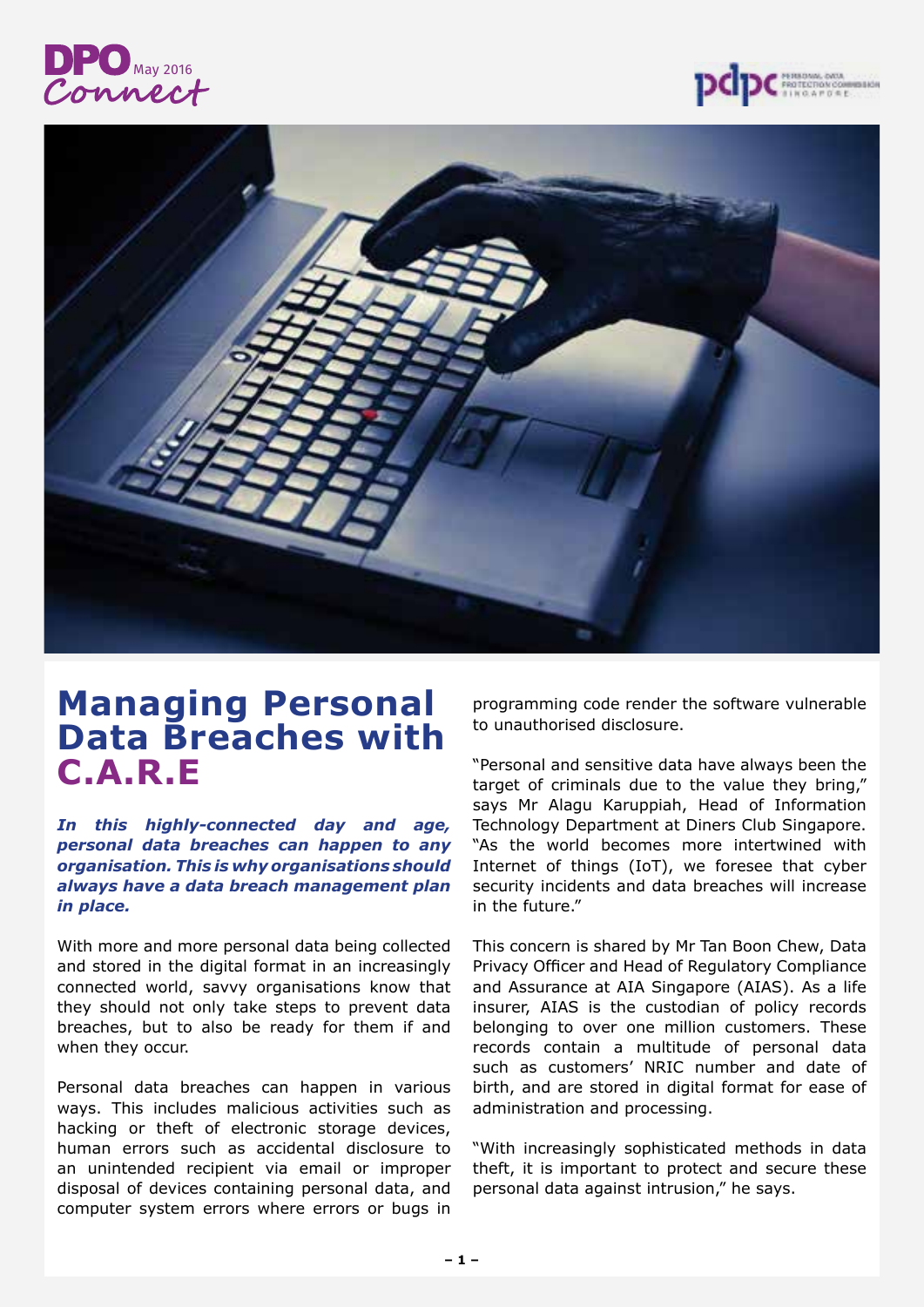



### **Consequences Of A Data Breach**

A personal data breach can exact a high toll on an organisation, not just from a financial standpoint but also in terms of reputational damage.

Mr P K Raman, Chief Information Officer at Standard Chartered Bank Singapore, shares findings from the 2015 Cost and Data Breach Study conducted by Ponemon Institute, which pegged the average cost paid for each lost or stolen record containing sensitive and confidential information at US\$154.

More serious than that, however, is the potential fallout in terms of customer trust and confidence.

"For the bank, our most valuable assets are trust and reputation and we need to uphold these vigorously," says Mr Raman. "Losing customers' trust will damage corporate reputation and can in turn lead to loss of customers and business. Moreover, banking is a heavily regulated sector and we have to comply with all regulations or risk facing enforcement actions."

Building and protecting trust is also an important business imperative for the insurance sector. "The insurance business is built on trust as we deal with customers' personal and sensitive information, such as their medical history, claim details and financial data," says Mr Tan. "Hence, a major breach on personal data would significantly impact an insurer's reputation, brand and market value."

Besides these business considerations, organisations that fail to safeguard personal data may also be subject to enforcement actions by the Personal Data Protection Commission (PDPC).

Under the Protection Obligation of the Personal Data Protection Act (PDPA), organisations must protect personal data in their possession or under their control by making reasonable security arrangements to prevent unauthorised access, collection, use, disclosure, copying, modification, disposal or similar risks.

Penalties for breaching the PDPA depend on numerous factors, such as the seriousness and impact of the breach, the immediacy and effectiveness of corrective actions taken to address the breach, and whether the breach was caused by the organisation deliberately, wilfully or out of negligence.

## **Minimising The Impact**

Prevention is always better than cure. However, an organisation should also have in place a data breach management plan so that it can respond swiftly and effectively to personal data breaches.

While Diners Club Singapore had worked with an audit firm to develop its policies and operating processes for data breach management, Mr Karuppiah shares that there are many reliable sources of information that can help organisations build a data breach management plan, such as the resources found on the PDPC website.

PDPC's Guide on Managing Data Breaches points out that organisations may consider adopting the CARE model when developing a data breach management plan. The acronym CARE stands for containing the breach, assessing risks and impact, reporting the incident and evaluating the response and recovery to prevent future breaches (refer to box).

# **Putting The Plan To The Test**

Having a data breach management plan itself does not suffice; it has to be tested regularly to ensure that it is effective, says Mr Karuppiah. This can be done alongside an organisation's business continuity planning.

Testing may involve putting a case study through the various stages of breach management to see if the plan works. However, this cannot be a onetime effort, he adds. "Incident management is a continuous learning process. The organisation has to adapt and change with the environment and situation."

At Standard Chartered Bank, its data breach management plan is also constantly tested and revised in line with industry best practices, says Mr Raman. "This helps ensure that if a data breach happens, we can act promptly and appropriately to identify the issue, minimise the impact, recover, and restore the confidence of our stakeholders quickly".

## **Getting Senior Management Involved**

Another point that was highlighted by the organisations is the importance of involving senior management in data breach management.